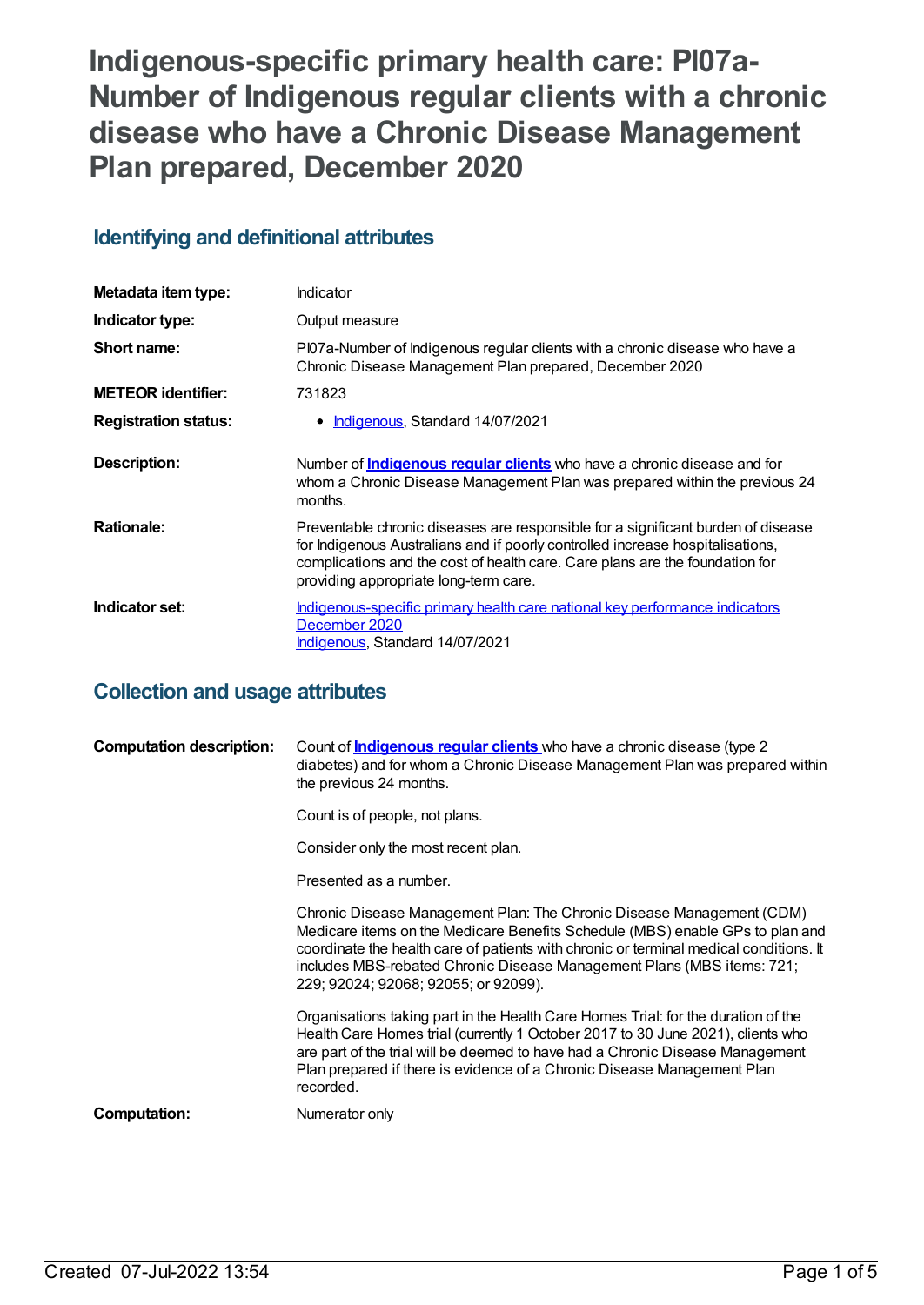**Numerator:** Calculation A: Number of Indigenous regular clients who have type 2 diabetes and for whom an in-person MBS-rebated Chronic Disease Management Plan (MBS items: 721; or 229) was prepared within the previous 24 months.

> Calculation B: Number of Indigenous regular clients who have type 2 diabetes and for whom a Telehealth MBS-rebated Chronic Disease Management Plan (MBS items: 92024; 92068; 92055; or 92099) was prepared within the previous 24 months.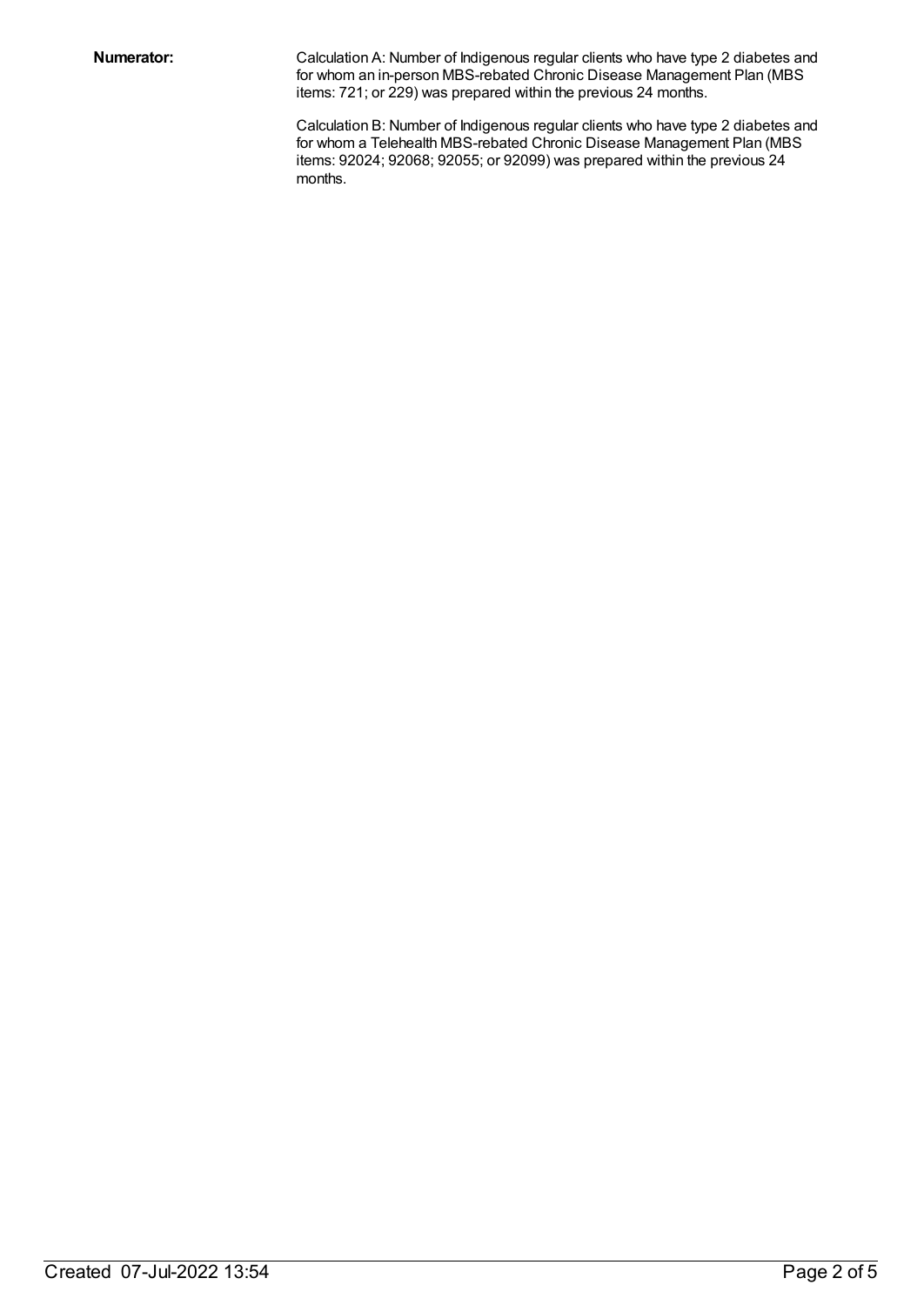#### [Person—diabetes](https://meteor.aihw.gov.au/content/270194) mellitus status, code NN

#### **Data Source**

[Indigenous-specific](https://meteor.aihw.gov.au/content/737914) primary health care national Key Performance Indicators (nKPI) data collection

#### **NMDS / DSS**

[Indigenous-specific](https://meteor.aihw.gov.au/content/738532) primary health care NBEDS December 2020

**Guide for use**

Type 2 diabetes only.

#### **Data Element / Data Set**

[Person—Indigenous](https://meteor.aihw.gov.au/content/602543) status, code N

#### **Data Source**

[Indigenous-specific](https://meteor.aihw.gov.au/content/737914) primary health care national Key Performance Indicators (nKPI) data collection

**NMDS / DSS**

[Indigenous-specific](https://meteor.aihw.gov.au/content/738532) primary health care NBEDS December 2020

**Guide for use**

Indigenous only.

### **Data Element / Data Set**

[Person—regular](https://meteor.aihw.gov.au/content/686291) client indicator, yes/no code N

#### **Data Source**

[Indigenous-specific](https://meteor.aihw.gov.au/content/737914) primary health care national Key Performance Indicators (nKPI) data collection

#### **NMDS / DSS**

[Indigenous-specific](https://meteor.aihw.gov.au/content/738532) primary health care NBEDS December 2020

**Guide for use**

Regular clients only.

#### **Data Element / Data Set**

Person-chronic disease management plan type, code N

#### **Data Source**

[Indigenous-specific](https://meteor.aihw.gov.au/content/737914) primary health care national Key Performance Indicators (nKPI) data collection

#### **NMDS / DSS**

[Indigenous-specific](https://meteor.aihw.gov.au/content/738532) primary health care NBEDS December 2020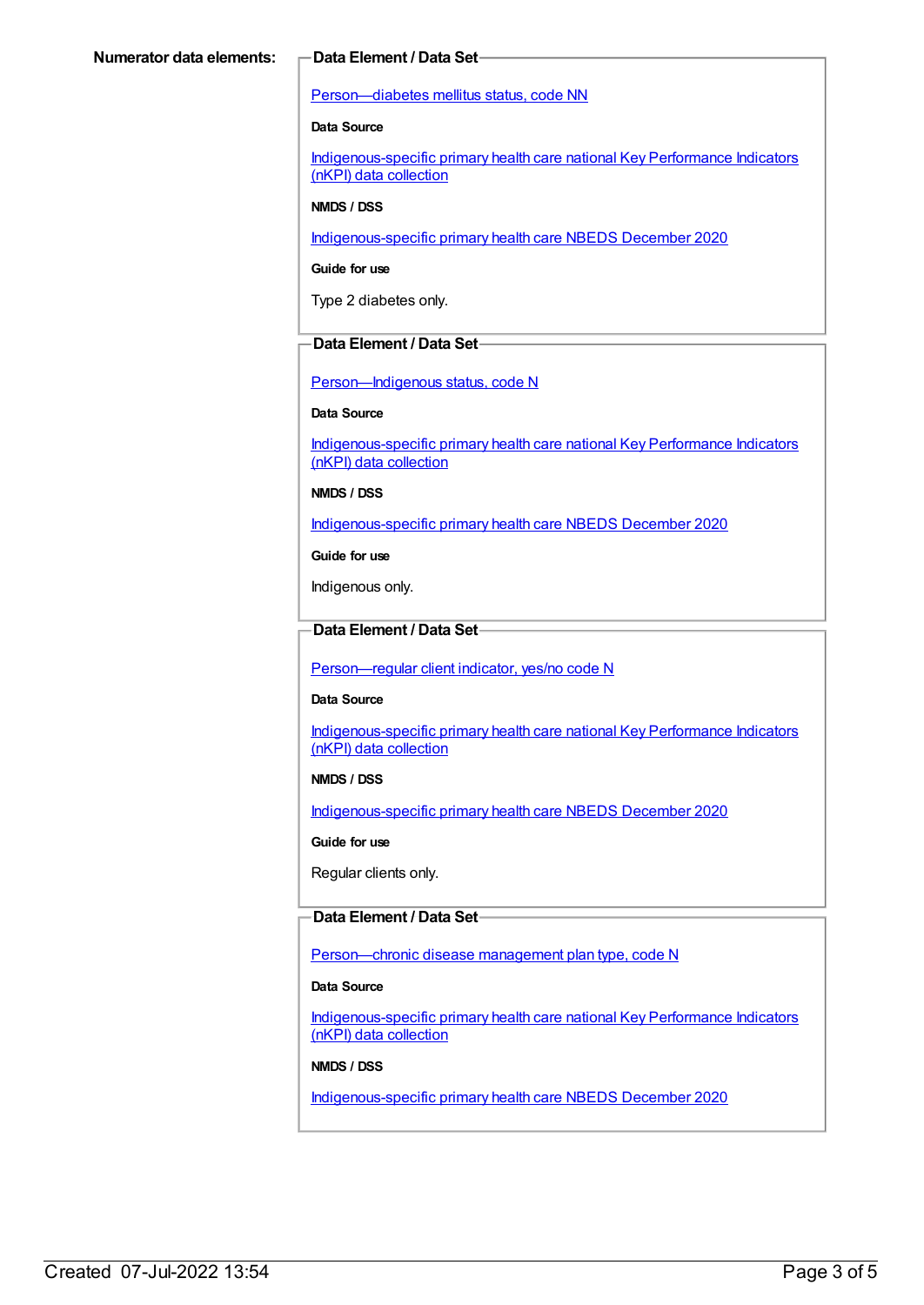| Disaggregation:                         | 1. Sex:<br>a) Male<br>b) Female.                                                                        |
|-----------------------------------------|---------------------------------------------------------------------------------------------------------|
|                                         | 2. Age group:<br>$a) 0-4$ years<br>b) $5-14$ years<br>c) 15-24 years                                    |
|                                         | d) 25-34 years<br>e) 35-44 years                                                                        |
|                                         | f) $45-54$ years                                                                                        |
|                                         | g) 55-64 years<br>h) 65 years and over.                                                                 |
|                                         | 3. Type of Chronic Disease Management Plan:<br>a) In-person MBS-rebated Chronic Disease Management Plan |
|                                         | b) Telehealth MBS-rebated Chronic Disease Management Plan.                                              |
| <b>Disaggregation data</b><br>elements: | Data Element / Data Set-                                                                                |
|                                         | Person-age, total years N[NN]                                                                           |
|                                         | Data Source                                                                                             |
|                                         | Indigenous-specific primary health care national Key Performance Indicators<br>(nKPI) data collection   |
|                                         | NMDS / DSS                                                                                              |
|                                         | Indigenous-specific primary health care NBEDS December 2020                                             |
|                                         | Data Element / Data Set-                                                                                |
|                                         | Person-sex, code X                                                                                      |
|                                         | <b>Data Source</b>                                                                                      |
|                                         | Indigenous-specific primary health care national Key Performance Indicators<br>(nKPI) data collection   |
|                                         | NMDS / DSS                                                                                              |
|                                         | Indigenous-specific primary health care NBEDS December 2020                                             |
|                                         | Data Element / Data Set-                                                                                |
|                                         | Person-chronic disease management plan type, code N                                                     |
|                                         | Data Source                                                                                             |
|                                         | Indigenous-specific primary health care national Key Performance Indicators<br>(nKPI) data collection   |
|                                         | NMDS / DSS                                                                                              |
|                                         | Indigenous-specific primary health care NBEDS December 2020                                             |
| <b>Comments:</b>                        | Census date for reporting is 31 December 2020.                                                          |

# **Representational attributes**

| <b>Representation class:</b> | Count   |
|------------------------------|---------|
| Data type:                   | Real    |
| Unit of measure:             | Person  |
| Format:                      | N[N(6)] |